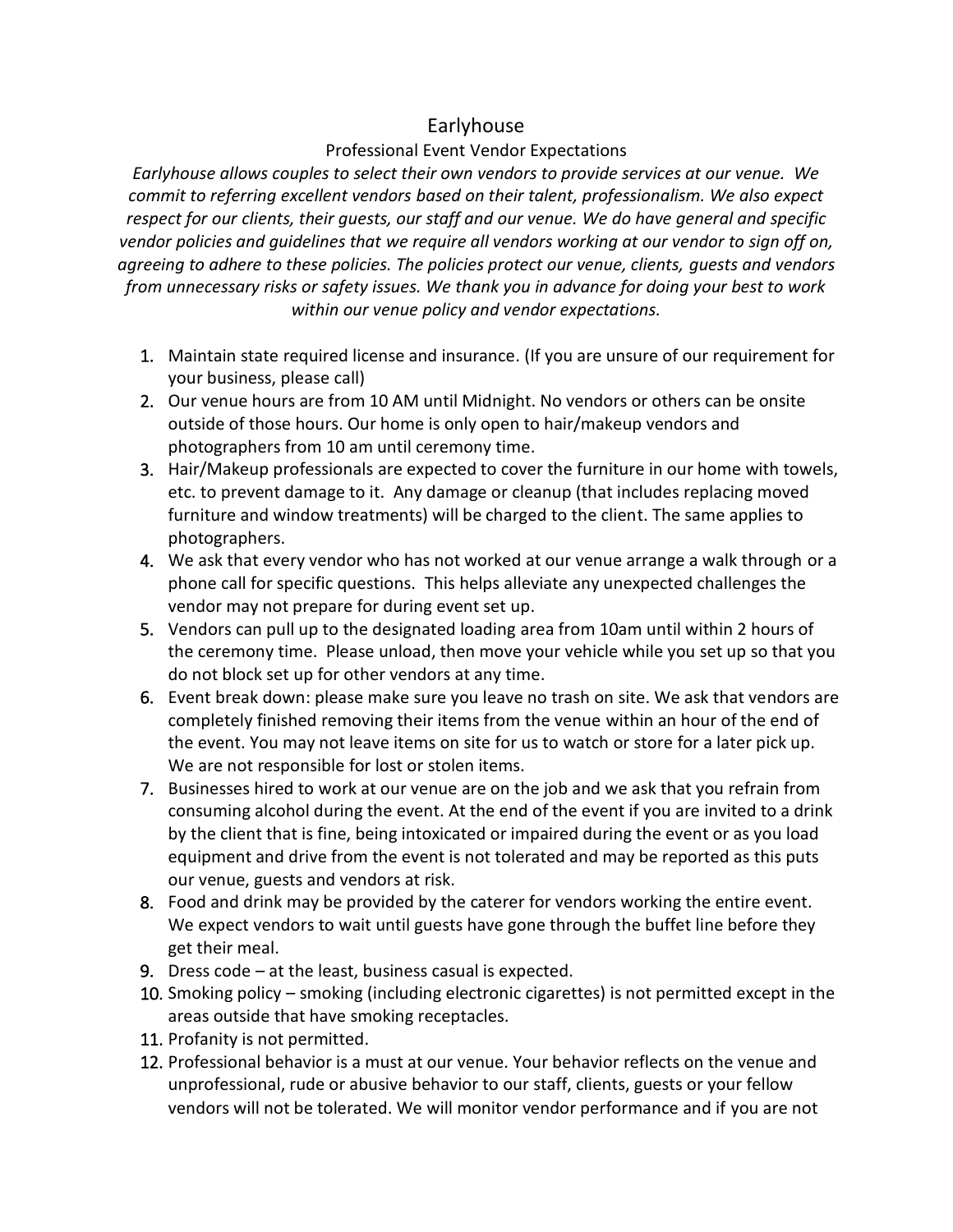capable of meeting at least a basic standard of professional ability and behavior you may be excluded from future work at our venue.

- 13. Event music volume is regulated by our staff with a decibel meter based on our community standards. We will not tolerate any abuse of this policy. You will be asked only once to turn down the music as necessary.
- 14. Late arrivals: this happens from time to time but it is completely avoidable. Please make sure that you have the correct address, contact phone number and mapping apps (cell phone or navigation charged up). Late arrivals are very unprofessional and create one of the biggest issues in the wedding industry.
- 15. Leaving early is not acceptable. Please adhere to your client contract. Please remember when you disappoint a client the overall wedding experience is reduced in the eyes of the client and guests.
- 16. Be prepared: you have specific agreements you commit to in your contract. You must adhere to those agreements. Do not expect venue staff or others hired by the couple to provide items you have misplaced or failed to bring. Please do not add to the duties of our staff by requesting that they fulfill your duties.
- 17. Competency: If you are hired by a couple to perform duties at our venue you are expected to be an expert in your field. Do not arrive onsite asking others to help you fulfill your duties or not knowing how to fulfill your duties. Our staff, your fellow vendors can't be responsible for your services and helping you manage those services. Please make sure you know how to set up properly, that you know how to get your items form your vehicle to your designated vendor location and that you are capable of doing this on your own or with your staff. Additionally, if you sign a contract with a client and you will not be at the event but will send employees, you must make sure they are trained and prepared to fulfill contracted expectations.
- 18. Electricity is provided but you should bring additional power strips and extension cords. You must bring rugs to cover cords and ensure your set up is not creating safety risks. The venue is not responsible for providing extra cords or power strips.
- 19. Earlyhouse has no public WiFi available. The rural nature of our community also may mean spotty cell service.
- 20. Vendor agrees to clear and timely communication with the venue and clients.
- 21. Please make sure you check in when you are at the venue, we encourage you to share the event on your social media and we ask that you tag the venue in all posts from the events that take place at our venue.
- 22. Photography and videography policy: **NO Furniture or large items may be moved and there is NO access to the private areas in our home.** Our venue contract with clients clearly requests that the images and video for weddings will be provide to our venue within 45 days of the wedding. We have the greatest appreciation and respect for our photographers and videographers and we will use that valuable content to make sure your business is promoted and credited. This will ensure that your hard work and talent is provided exposure to our audience of potential clients. Please make sure that if you use images or video from weddings at our venue that you tag our venue properly on your site (hyperlink) and on all social media.